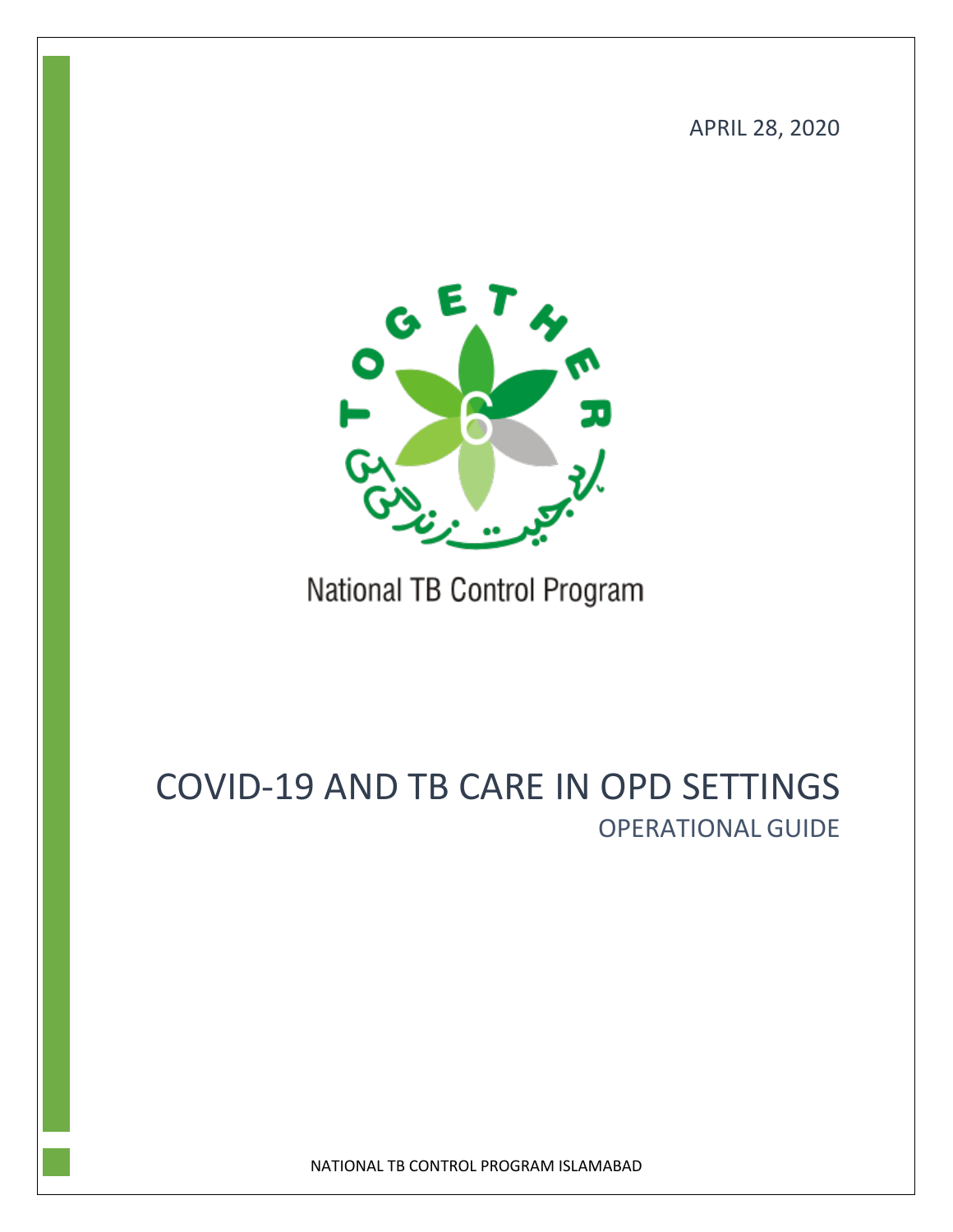## Table of Contents

| $L$ .                                                                                                 |                                                                                             |  |
|-------------------------------------------------------------------------------------------------------|---------------------------------------------------------------------------------------------|--|
| II.                                                                                                   |                                                                                             |  |
| III.                                                                                                  |                                                                                             |  |
| IV.                                                                                                   | Transmission of TB and COVID-19 & infection control measures in health care settings 6      |  |
| i.                                                                                                    |                                                                                             |  |
| ii.                                                                                                   | Bio-safety measures to protect staff working in TB laboratories, from COVID-19 infection? 8 |  |
| Measures to protect staff working in healthcare facilities, and TB patients on treatment from<br>iii. |                                                                                             |  |
|                                                                                                       |                                                                                             |  |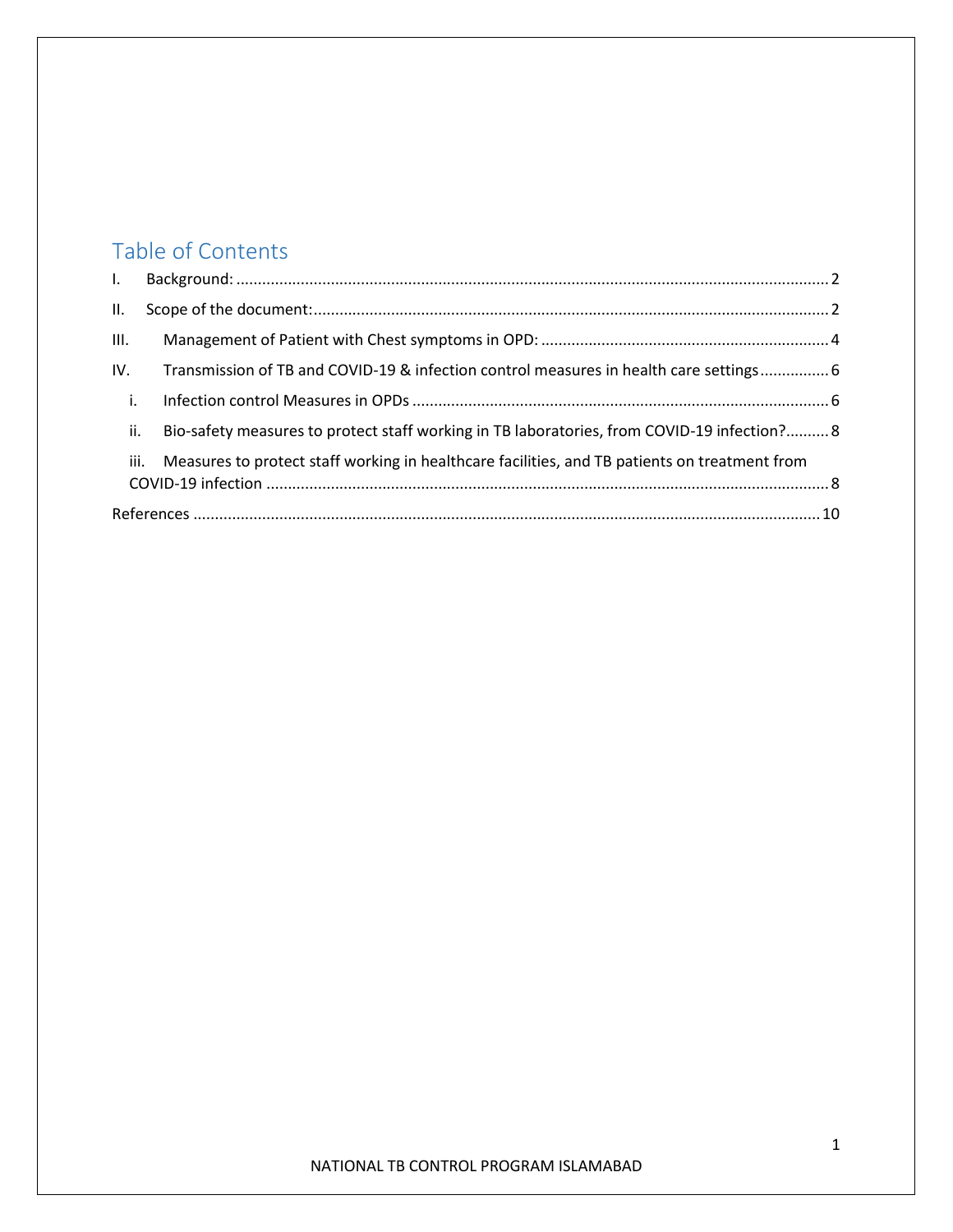## <span id="page-2-0"></span>I. Background:

Pakistan is fifth among high TB burden countries with an estimated incidence of 520K TB cases at 260 /100k population. Covid-19 outbreak and resulting lock down has badly impacted the case findings and diagnosis of TB. According to a rapid assessment, TB laboratory testing has decreased by 80% in last ten days of March'20 compared to first twenty days of the same month. This mean that many of the TB patients are currently facing delay in diagnosis and treatment. As the lockdown conditions are relaxed more and more people will be able to access for health care but risk of Covid-19 infection will remain for longer time. As both COVID-19 and PTB cause respiratory symptom, possibilities of patient with COVID-19 infection to present in chest OPDs are higher than other OPDs clinics. It is important for HCWs to be aware of COVID - 19 clinical presentation, be vigilant of possibility of COVID-19 patient presenting in OPD and infection control measures needed to limit the spread of this infection in OPD settings. It is equally very important that while COVID-19 testing is rolled out, diagnostic needs of TB patients are not neglected and presumptive TB cases are identified, investigated and put on treatment without delays.

### <span id="page-2-1"></span>II. Scope of the document:

Health care facilities, including those that diagnose and care for TB and lung diseases, are bound to receive patients with COVID-19, many of whom may be undiagnosed. The scope of the document is to provide guidance, limited to outdoor patient (OPD) setting where chest symptomatic patient present to seek health care and additional measures needed to identify presumptive TB cases and suspected case of COVID-19 infection.

Case definition for COVID-19: Following are case definition provided by NIH

#### I. Suspected Case Of COVID -19:

- i. A patient with *acute respiratory illness* (fever and at least one sign/symptom of respiratory disease, e.g., cough, shortness of breath), AND
	- a) history of travel to or residence in a location reporting community transmission of COVID-19 disease during the 14 days prior to symptom onset.
	- b) having been in contact with a confirmed or probable COVID-19 case (see definition of contact) in the last 14 days prior to symptom onset;
- ii. A patient with *severe acute respiratory illness* (fever and at least one sign/symptom of respiratory disease, e.g. cough, shortness of breath; AND requiring hospitalization) in the absence of an alternative diagnosis that fully explains the clinical presentation.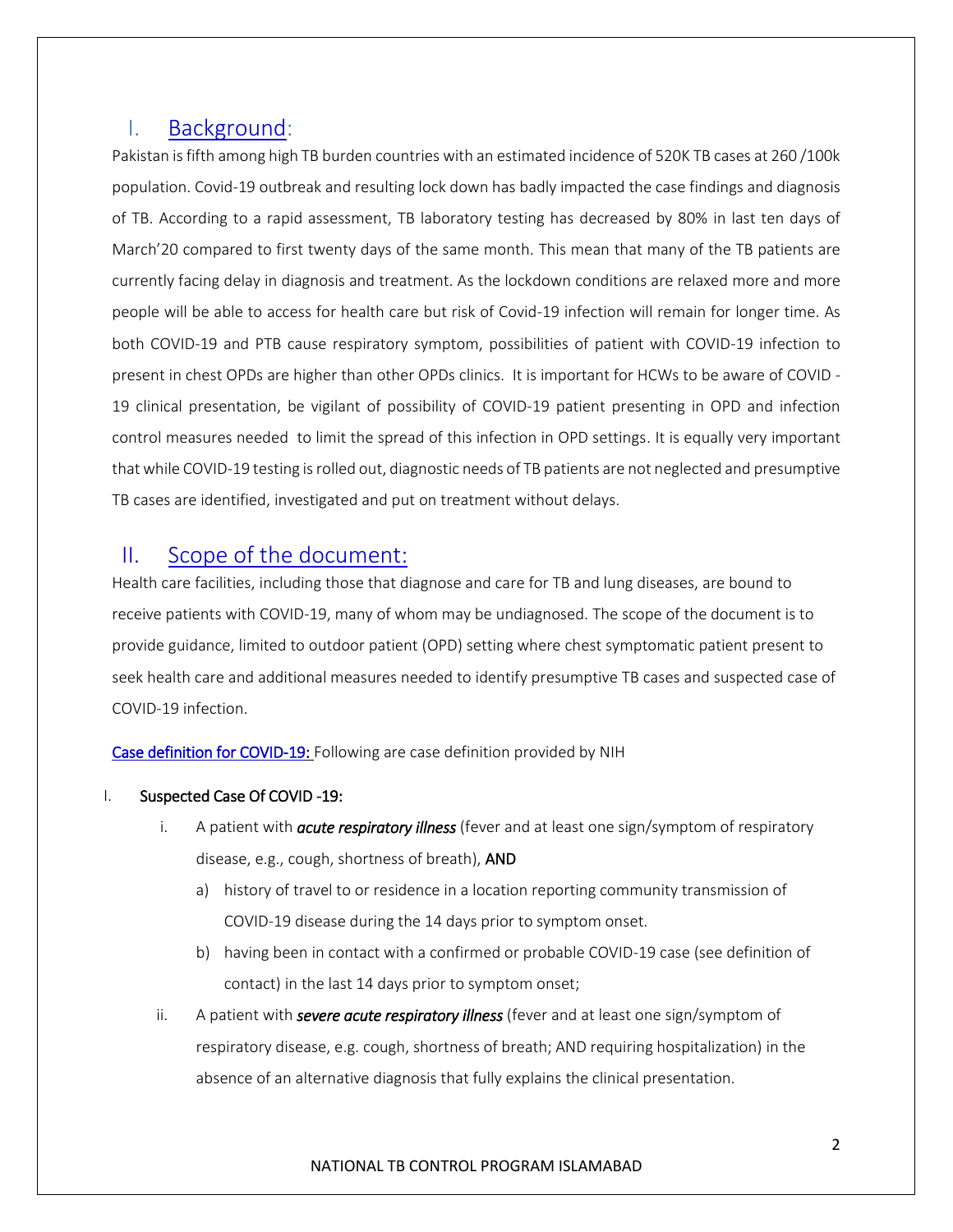- II. Probable Case: A. A suspect case for whom testing for the COVID-19 virus is inconclusive. OR whom testing could not be performed for any reason.
- III. Confirmed Case: A person with laboratory confirmation of COVID-19 infection, irrespective of clinical signs and symptoms.
- IV. Definition of Contact: A contact is a person who experienced any one of the following exposures during the 2 days before and the 14 days after the onset of symptoms of a probable or confirmed case:
	- i. Face-to-face contact with a probable or confirmed case within 1 meter and for more than 15 minutes;
	- ii. Direct physical contact with a probable or confirmed case;
	- iii. Direct care for a patient with probable or confirmed COVID-19 disease without using proper personal protective equipment

|                          | <b>Tuberculosis</b>                    | COVID-19                                                                                                      |  |
|--------------------------|----------------------------------------|---------------------------------------------------------------------------------------------------------------|--|
| Pathogen                 | Mycobacterium tuberculosis complex     | Severe acute respiratory syndrome coronavirus 2 (SARS-<br>$COV-2)$                                            |  |
| How it is spread         | Airborne                               | Droplet (Direct spread and contact)                                                                           |  |
| Infectiousness           | Range from less than 1 to up to 4      | Currently average of 2.2 people infected per one person                                                       |  |
|                          | people infected per one person with TB | with COVID-19                                                                                                 |  |
| <b>Incubation Period</b> |                                        | 1-2 weeks                                                                                                     |  |
| Onset of                 | Gradual onset of symptoms often over   | Acute onset of symptoms within days                                                                           |  |
| symptoms                 | a period of weeks or longer            |                                                                                                               |  |
| Symptoms                 | Cough, low grade fever, weakness,      | Presentation in order is fever, fatigue/body aches and dry                                                    |  |
|                          | shortness of breath,                   | cough. Development of dyspnea. loss of smell                                                                  |  |
|                          |                                        | Cough with sputum is less common (about 27%)                                                                  |  |
|                          |                                        | Other less common presentation are abdominal or                                                               |  |
|                          |                                        | neurological symptoms                                                                                         |  |
| Clinical sample          | Sputum tests for those with cough.     | Nasopharyngeal or oropharyngeal swab or wash in                                                               |  |
| used diagnoses           | Other samples depending on symptoms    | ambulatory patients,                                                                                          |  |
|                          |                                        | Sputum or endotracheal aspirate or broncho-alveolar<br>lavage may be used in patients with severe respiratory |  |
|                          |                                        | disease                                                                                                       |  |
| <b>Diagnostic Test</b>   | AFB smear / Xpert MTB/RIF              | Molecular testing (COVID-19) is currently recommended                                                         |  |
|                          |                                        | method PCR /Serological assays are not recommended for                                                        |  |
|                          |                                        | the routine diagnosis of COVID-19                                                                             |  |
| Prevention               | LTBI-Treatment for those with known    | Social distancing, good respiratory hygiene measures and                                                      |  |
|                          | contacts with TB                       | hand washing with soap for at least 20 seconds                                                                |  |
|                          | Good respiratory hygiene measures      |                                                                                                               |  |
| Treatment                | Anti TB Treatment : combinations of    | Currently Supportive treatments.                                                                              |  |
|                          | antibiotics                            | Many drug trials under way                                                                                    |  |
| Vaccine                  | BCG has some protective effects,       | <b>No</b>                                                                                                     |  |
|                          | particularly for children              |                                                                                                               |  |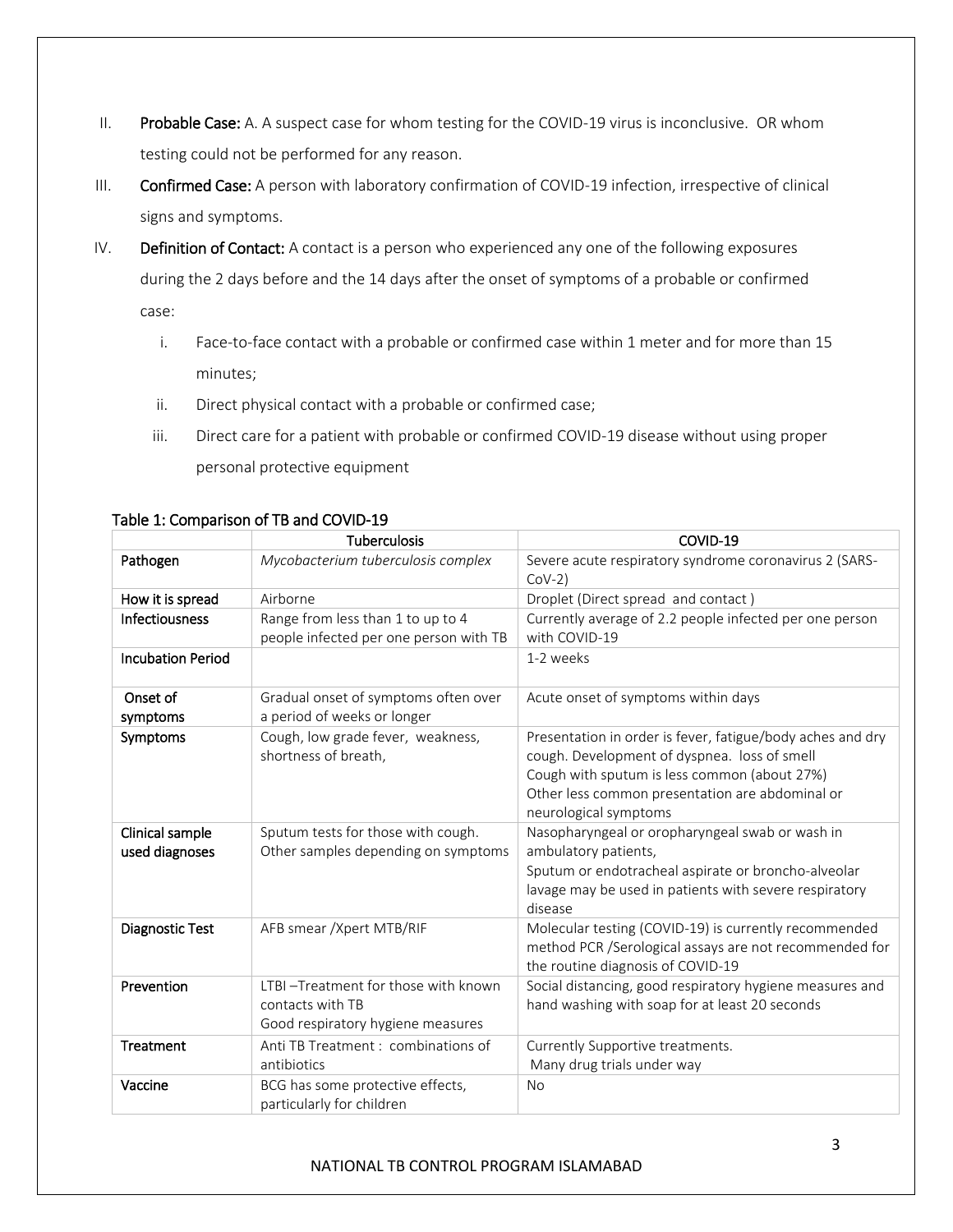## <span id="page-4-0"></span>III. Management of Patient with Chest symptoms in OPD:

Following steps are suggested for management of patient with chest symptoms

Step-1: Ask about history of contact with known COVID-19 patient, travel history(within 14 days of onset of symptoms) or residence in a location reporting community transmission– If YES refer COVID -19 investigation

Step-2: If NO – Ask for clinical symptoms- Even if both TB and COVID-19 commonly involve the lungs and have similar symptoms, such as cough, fever and difficulty breathing, clinical features differ in certain respects

|                                                                  | <b>Tuberculosis</b>                                                                                   | Covid-19                                                                                                                      |
|------------------------------------------------------------------|-------------------------------------------------------------------------------------------------------|-------------------------------------------------------------------------------------------------------------------------------|
| Speed of onset                                                   | the clinical manifestations of TB typically<br>develop over a much longer period<br>(weeks or longer) | fever and cough in COVID-19 have a<br>rapid onset and an incubation period of<br>about two days to two weeks (within<br>days) |
| Coughing                                                         | In TB is usually productive of sputum<br>and even blood                                               | While in uncomplicated COVID-19 it is<br>more commonly a dry cough at<br>presentation                                         |
| Shortness of breath                                              | In TB this usually happens at a much<br>later stage or as a long-term sequela.                        | It develops early after onset in COVID-19                                                                                     |
| Outbreaks in the same<br>household or in a<br>congregate setting | While in TB the progression is rarely<br>abrupt and may only become apparent<br>after several months. | In case of COVID-19 usually becomes<br>apparent within a week or two                                                          |

Table 2: Difference in clinical presentation of TB and COVID-19 patients

Step-3: If symptoms are suggestive of COVID-19, refer for COVID -19 testing

Step-4: If symptoms are suggestive of TB refer patient to laboratory for TB testing (Xpert MTB/RIF where possible)

Step-5: If TB is bacteriology confirmed start TB treatment immediately

Step-6: If laboratory test is negative, follow NTP guidelines for TB diagnosis.

Note:-

- A negative Test does not exclude COVID-19 infection, consider investigation for TB with advise of sputum collection at home. Alternatively patient may be advised isolation for 2weeks preferable at home isolation and then investigate for TB, if patient remain symptomatic.
- A positive result for COVID-19 infection does not exclude the possibility of concomitant TB,. HCW need to consider the possibility of TB, if COVID-19 during the course of the illness after the first weeks suggests so, e.g. progression to hemoptysis, persistent fever, night sweats or weight loss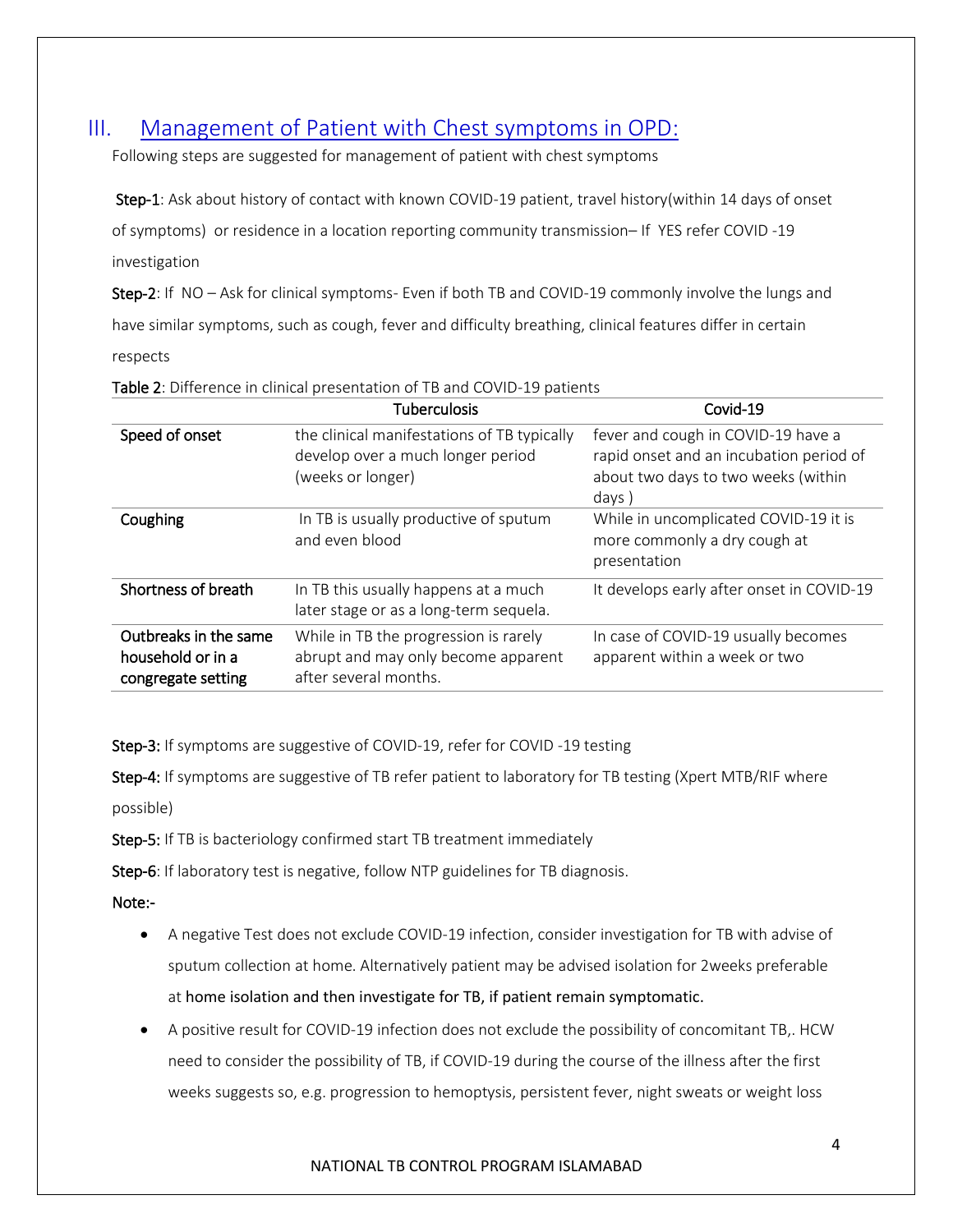#### FLOW CHART SHOWING MANAGEMENT OF PATIENT WITH RESPIRATORY SYMPTOMS IN OPD



## *\*IF TEST FOR COVID -19 IS NEGATIVE , INVESTIGATE FOR TUBERCULOSIS*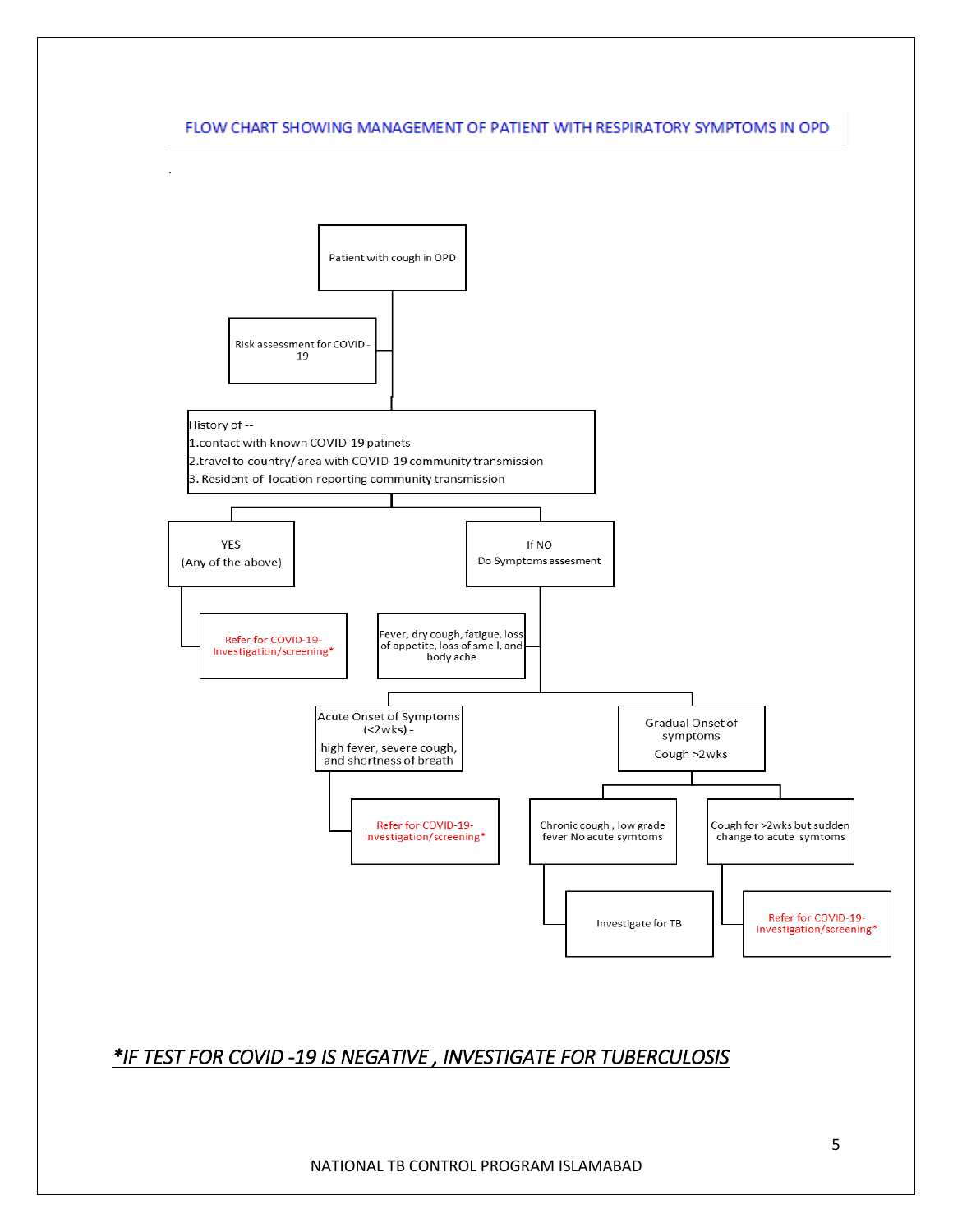# <span id="page-6-0"></span>IV. Transmission of TB and COVID-19 & infection control measures in health care settings

While both TB and COVID-19 spread by close contact between people, the exact mode of transmission differs, explaining some differences in infection control measures to mitigate the two conditions.

TB bacilli remain suspended in the air in droplet nuclei for several hours after a TB patient coughs, sneezes, shouts, or sings, and people who inhale them can get infected. The size of these droplet nuclei is a key factor determining their infectiousness. Their concentration decreases with ventilation and exposure to direct sunlight.

COVID-19 transmission has primarily been attributed to two main routes of transmission

- $\triangleright$  Direct breathing of droplets expelled by someone with COVID-19 (within 1 m)
- $\triangleright$  Droplets may also land on surfaces where the virus could remain viable; thus, the immediate environment of an infected individual can serve as a source of transmission (contact transmission). Hand washing, in addition to respiratory precautions, are thus important in the control of COVID-19. Hospital procedures that generate aerosols predispose to infection of both conditions and should only be conducted within recommended safeguards.

#### <span id="page-6-1"></span>i. Infection control Measures in OPDs

These health facilities should find separate triage area and waiting area for patients to separate the suspected COVID-19 and non-COVID-19 patients. A triage area should be established at the entrance to the facility, away from patient waiting areas

- Clear sign posts should direct the patient to this area
- A surgical/ medical mask should be provided to the patient immediately at the designated area or alternatively asked to cover nose and mouth below chin using scarf or napkin
- Measures should be taken to have hand washing facilities at the facility
- Continuous monitoring of adherence to such practices among staff and facility attendees
- The medical officer at the screening area should obtain a brief history (including contact and travel history) and conduct a brief examination (pulse, respiratory rate, oxygen saturation)
- Any patient who fits in to the definition of COVID-19 suspect should be managed as per the COVID19 protocols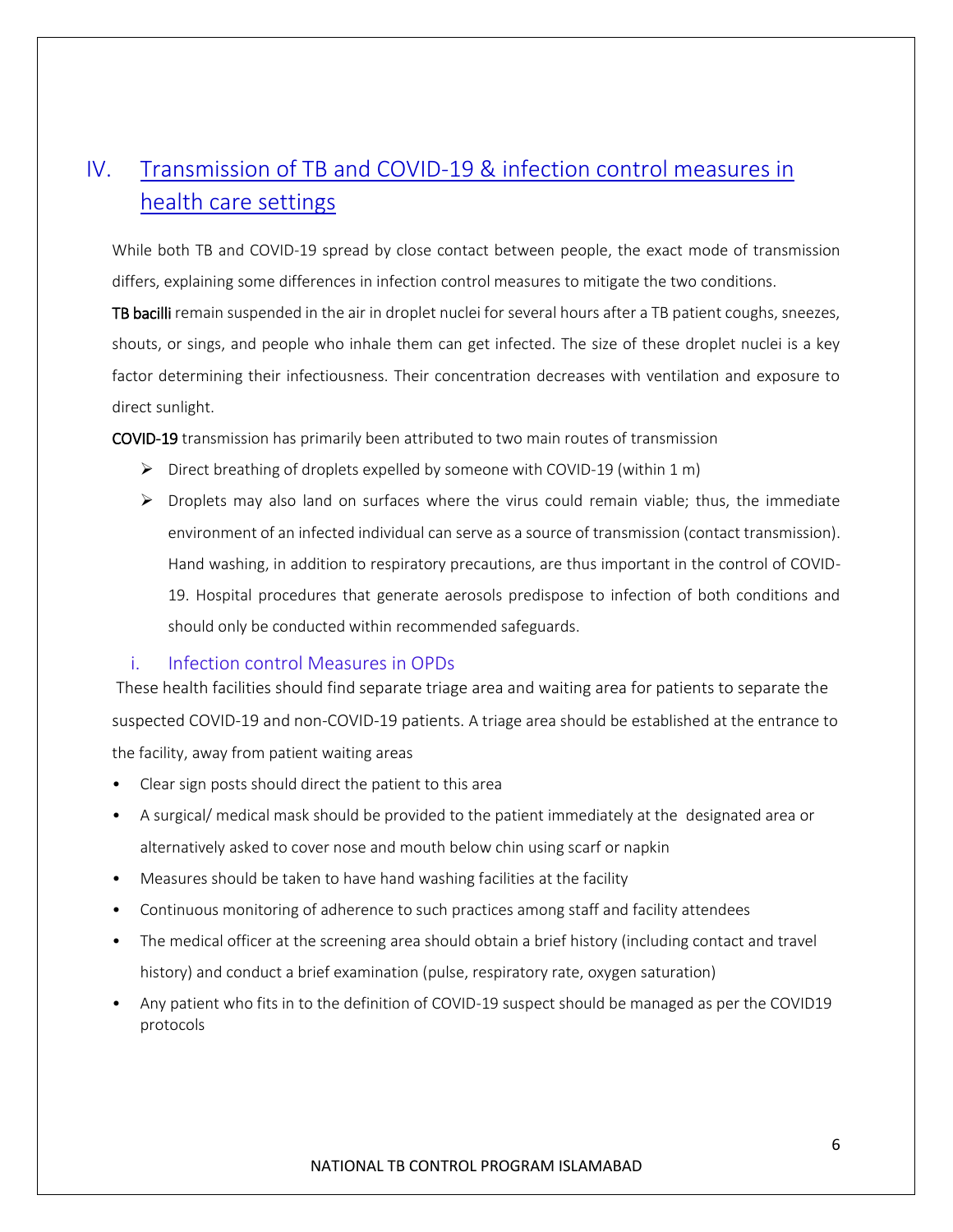- The patients who are suspected of COVID-19 should be seen by a doctor in separate room and managed as per the COVID19 protocols. If the doctor managing the non-COVID19 patient requires a specialist opinion, s/he should contact the relevant specialist at the hospital.
- The non-COVID19 patients should be seen by another doctor (if possible) in a separate room.

| S. No          | Setting                                                         | Activity                                                                  | Risk          | Recommended<br>PPE                | Remarks                                                                                                                                          |
|----------------|-----------------------------------------------------------------|---------------------------------------------------------------------------|---------------|-----------------------------------|--------------------------------------------------------------------------------------------------------------------------------------------------|
| 1.             | Triage Area<br>(Fever Clinic)                                   | Triaging patients<br>Provide<br>Surgical/medical<br>mask to patients      | Moderate Risk | Surgical/ medical<br>mask, Gloves | Patients with fever and<br>suggestive symptoms to<br>have surgical/medical mask<br>Availability of sanitizers /<br>hand disinfectants            |
| 2.             | Screening<br>area/Help<br>desk area<br>Registration<br>counter  | Provide<br>information to<br>patients                                     | Moderate Risk | Surgical/ medical<br>mask Gloves  | Availability of sanitizers /<br>hand disinfectants                                                                                               |
| 4.             | Holding area/<br>waiting area                                   | Nurses/<br>Paramedics<br>interacting with<br>patients                     | Moderate Risk | Surgical/ medical<br>mask Gloves  | Social distancing of 2<br>meter needs to be<br>maintained while seated<br>Handwashing facility with<br>soap                                      |
| 5              | Doctors<br>Chamber                                              | Clinical<br>Management<br>(Doctors &<br>Nurses)                           | Moderate Risk | Surgical/ medical<br>mask Glove   | No aerosol generating<br>procedures should be<br>allowed<br>Handwashing facility with<br>soap                                                    |
| 6              | Sanitary staff                                                  | Cleaning<br>frequently<br>touched<br>surfaces/<br>floor/cleaning<br>linen | Moderate Risk | Surgical/ medical<br>mask Gloves  |                                                                                                                                                  |
| $\overline{7}$ | Visitors<br>accompanyin<br>g young<br>children and<br>elderlies | Support in<br>navigating<br>various services                              | Low risk      | Surgical/ medical<br>mask         | No other visitors should be<br>allowed to accompany<br>patients in OPD settings.<br>The visitors thus allowed<br>should practice hand<br>hygiene |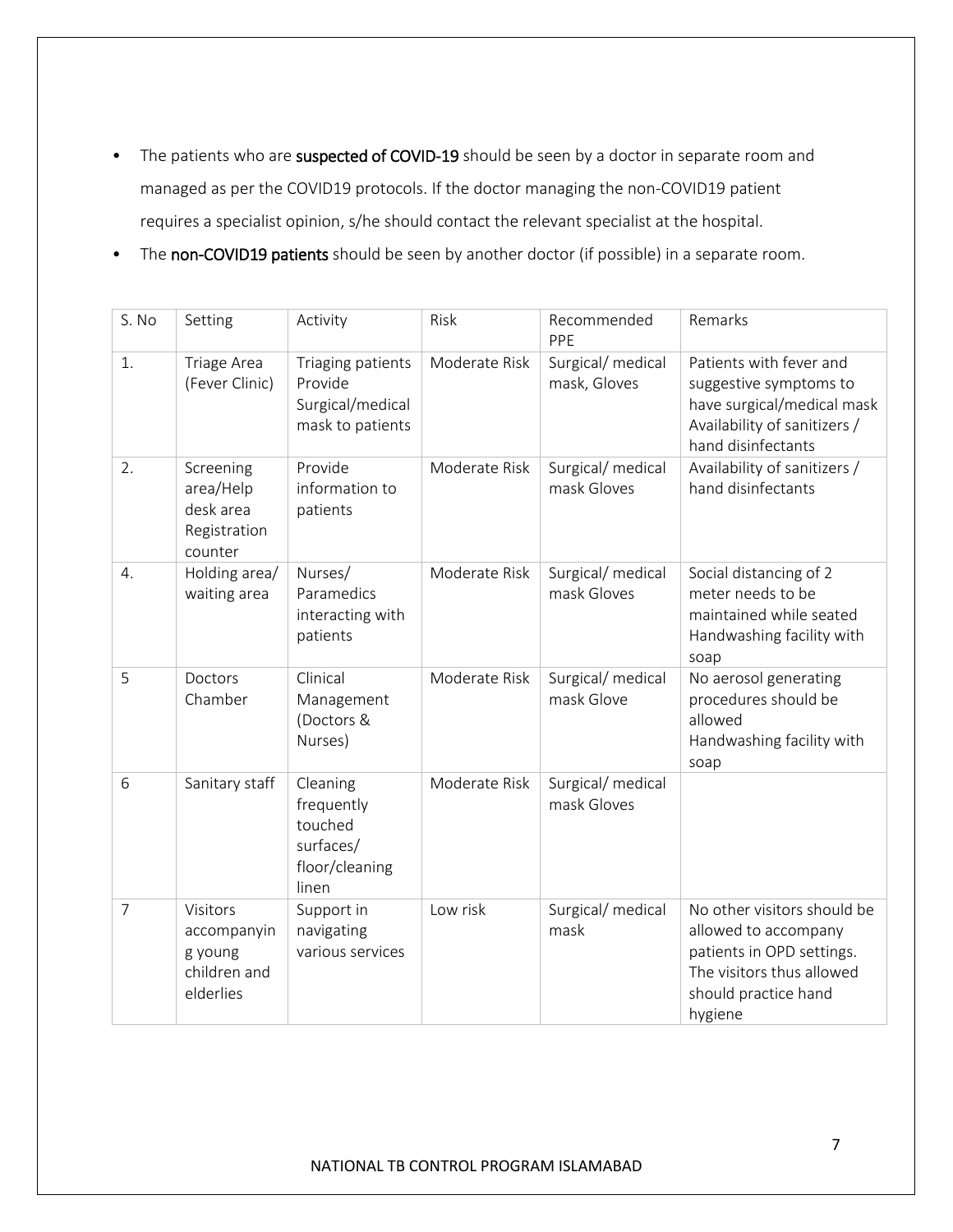## <span id="page-8-0"></span>ii. Bio-safety measures to protect staff working in TB laboratories, from COVID-19 infection?

Existing recommendations for infection prevention and control for TB and for COVID-19 should be strictly implemented, including personal protection equipment

Special precautions are needed to avoid exposure of staff, patients and other individuals to both COVID-

19 and TB .Precaution should be observed.

#### Specimen collection for TB:

- Collecting and transporting sputum samples and Broncho alveolar lavage fluid,
	- $\circ$  Sputum collection for TB at home, should be encouraged with specific instructions (e.g., to be done in open area outside the home and away from others).
	- o If collection at home is not possible, sputum should be collected in an open, wellventilated space – preferably outside of the health facility - and staff should not stand near the patient during collection.
- Reception and unpacking in the laboratory,

Testing of clinical specimens for TB : The use of biosafety cabinets would be preferred when handling sputum and any other infectious specimen during the pandemic. However, if a cabinet is not available the enforcement of all other requirements, such as

- Consistent use of the N95 respirator, goggles or protection shield, waterproof aprons, use of gloves,
- Regular decontamination of surfaces,
- Frequent handwashing,
- staff distancing in the laboratories,
- Ventilated workplaces.
- Safe transportation should be observed by operators in basic units.

The staff responsible for transport of samples to the site of testing and operators of the machines should also follow existing requirements to process COVID-19 samples.

#### <span id="page-8-1"></span>iii. Measures to protect staff working in healthcare facilities, and TB patients on treatment from COVID-19 infection

The following additional, temporary measures should be considered during the COVID-19 pandemic to minimize risks of infecting the staff and vice versa:

• Subject to local circumstances, alternative arrangements should be made to reduce visits for TB follow-up, e.g. spreading appointments on specific days or times to avoid exposure to other clinic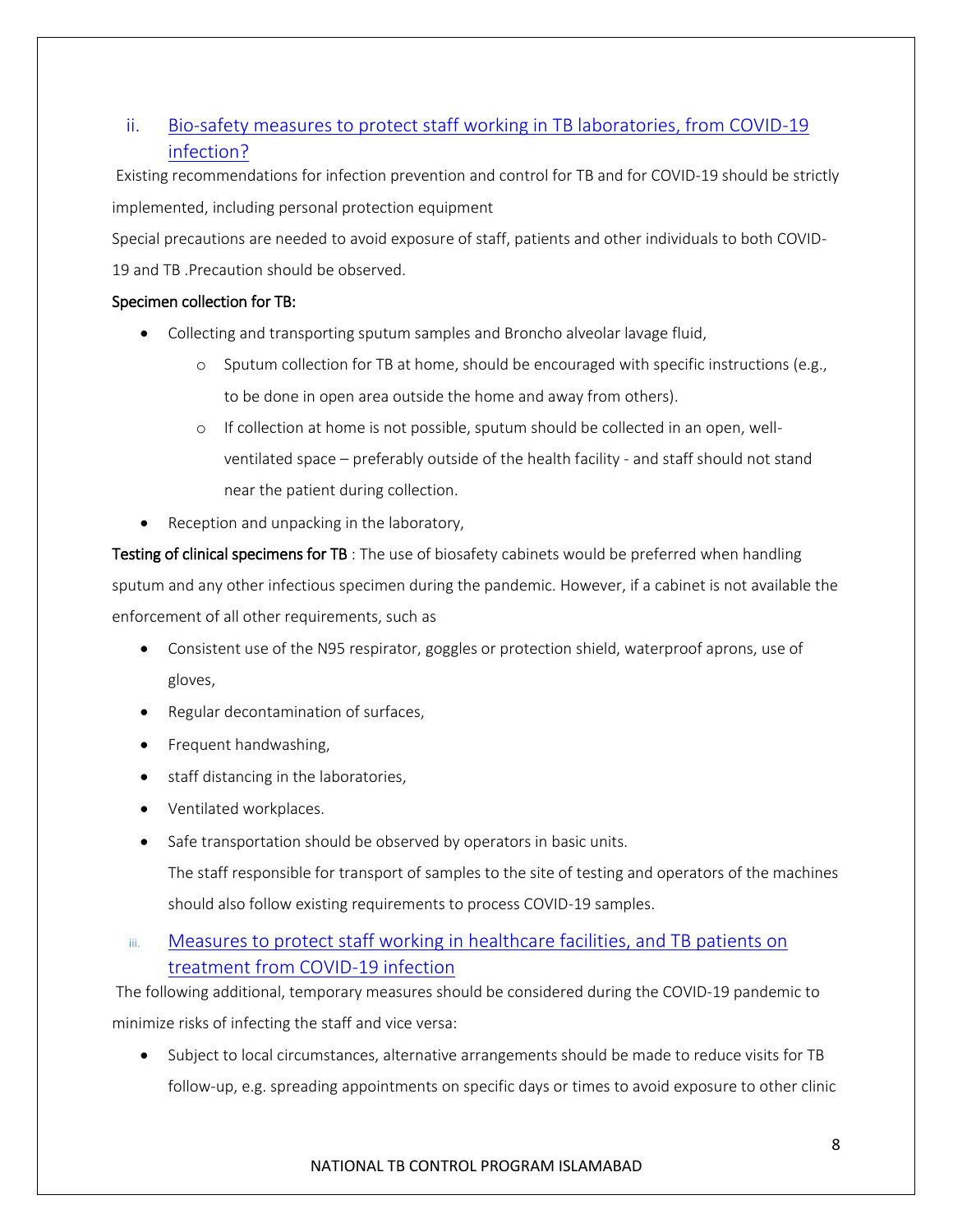attendees; using innovative communication technologies to maintain treatment support; limiting to when follow-up testing is needed

 Enough TB medicines will need to be dispensed to the patient or caregiver to last until the next visit - or the end of treatment if no other visit is planned. This will limit interruption or unnecessary visits to the clinic to collect medicines.